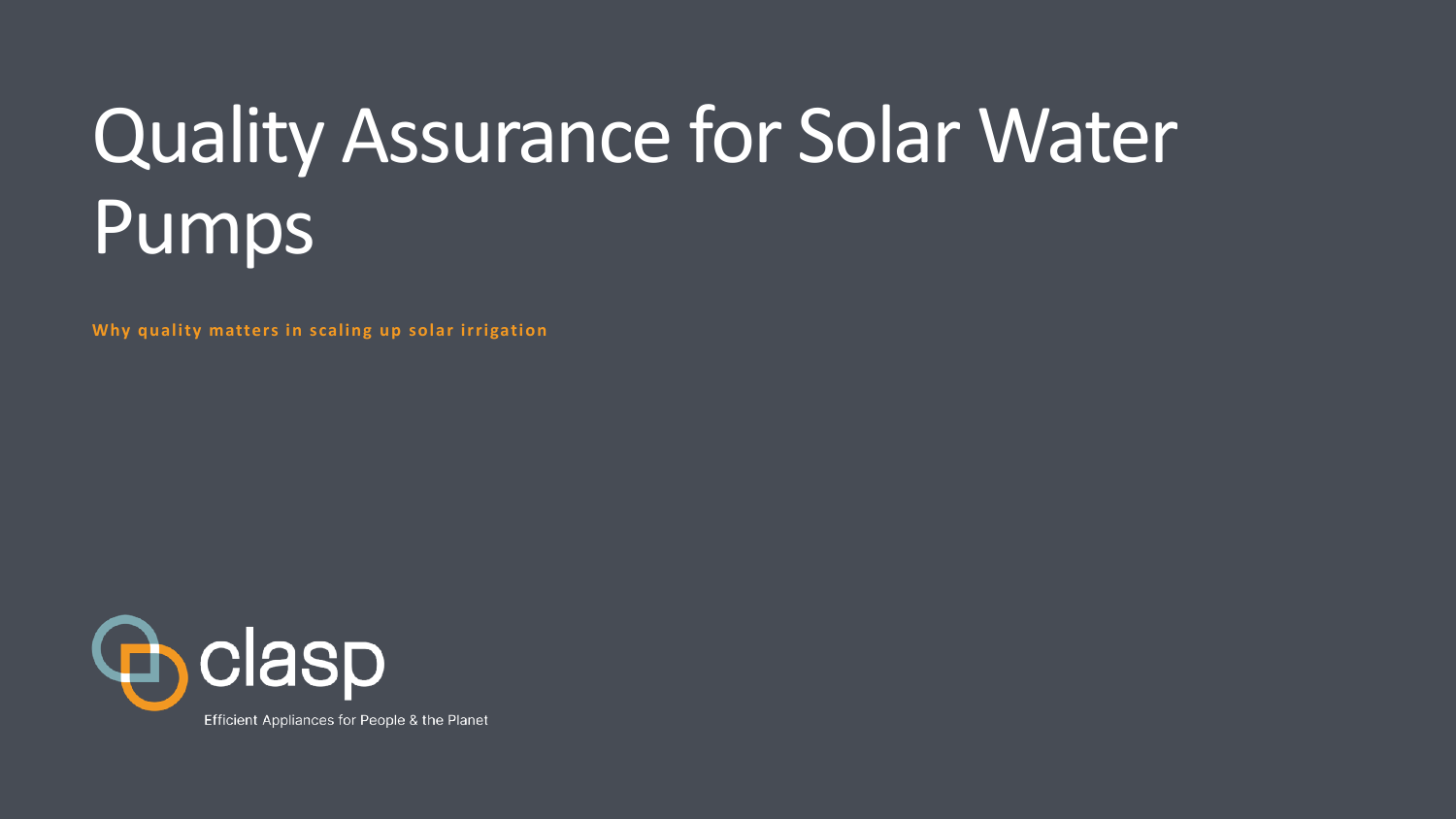### About CLASP & Programs



Efficient Appliances for People & the Planet

CLASP focuses on appliance & equipment energy performance and quality, to mitigate and adapt to climate change and expand access to clean energy**.**



- R&D grants
- **E** Market, technology, consumer, and impact research
- **Consumer campaign**



- **Test method and quality** standard development
- **Example 2** Laboratory & field testing
- **Certification**



- **E** Awards competitions
- Results-based

financing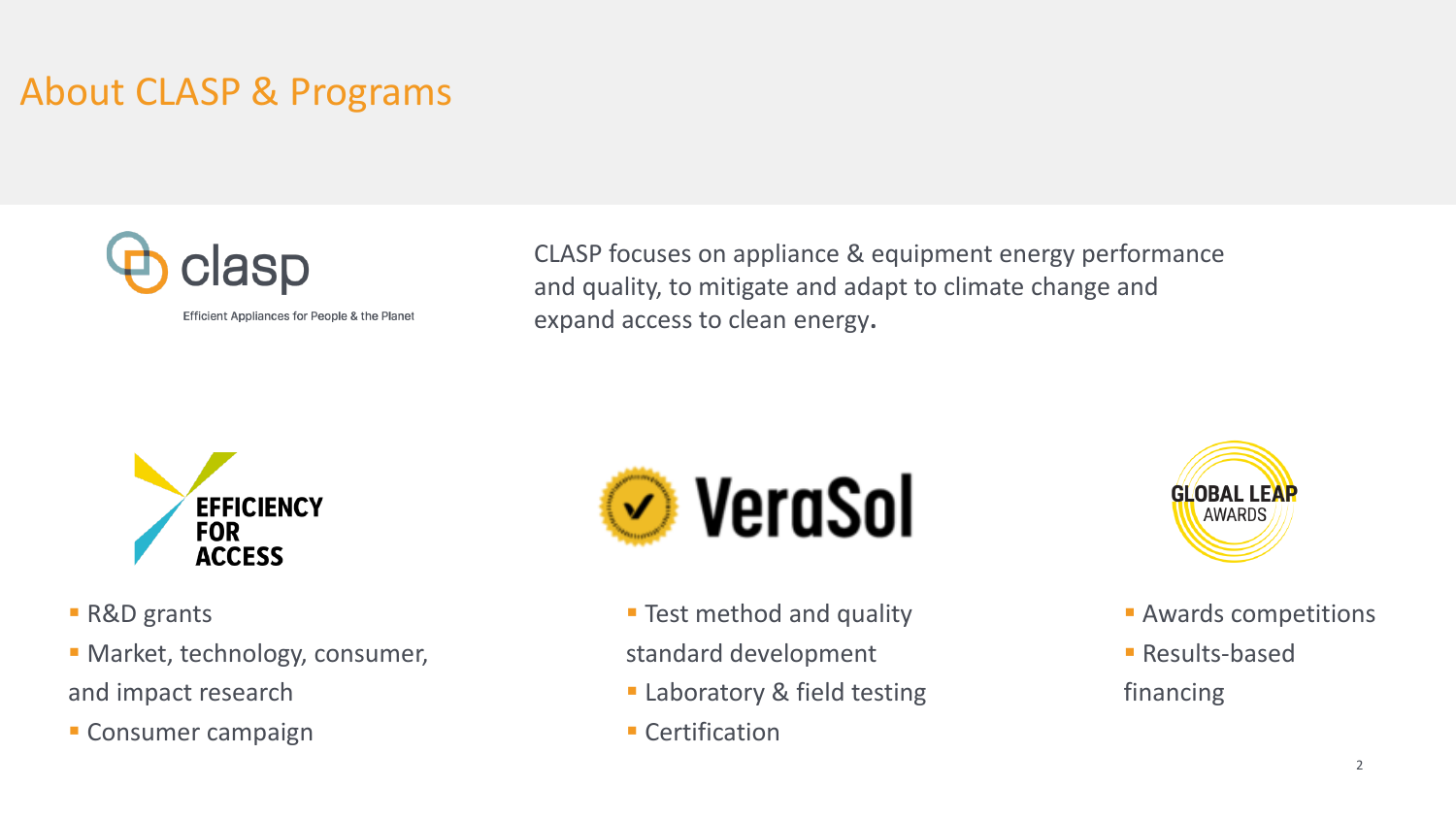### Solar Water Pumping: The Opportunity



 $9.4$ 

- The **current addressable market** in sub-Saharan Africa is estimated at approximately USD 0.5 billion, **comprising 700K households**
- In the next decade, the sub-Saharan African addressable market could be **2.8 million households and a value of USD 1.6 billion**. Driven primarily by income growth and falling prices
- Market contraction in India is anticipated when subsidies are removed
- Despite the market potential, the solar water pump market in Sub-Saharan Africa for smallholder farmers is nascent with low penetration



0.5

2018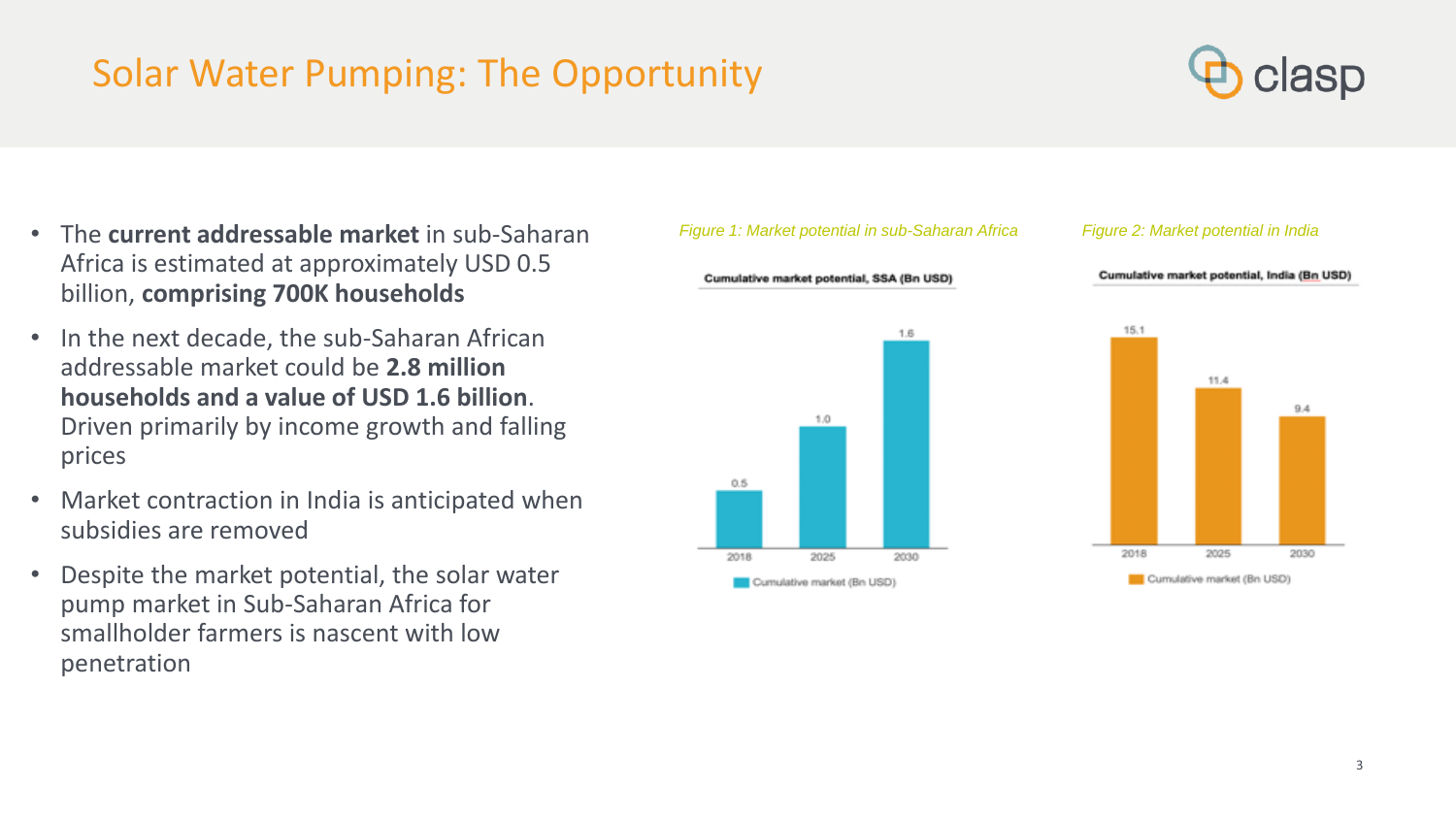### Solar water pumps transform lives but product quality remains a key challenge



55%

*86% of customers felt their quality of life had improved since SWP purchase*

*34% of customers reported having challenges*



Equipment breakdown / malfunction Low pump speed / pressure 7% **Battery** 7% Weak pipes / sprinklers Cloudy / night factors 6% Rubber on the pump 6% 6% Design Goes off after a short while 4%

12%

"The pump cannot use two sprinklers at the same time, I asked the person installing why it is like that and he did not answer me. Also, the system does not store energy so when the sun goes down in the evening, it does not work."

> "It can hardly take one week before it breaks, I have complained and they normally come and fix it."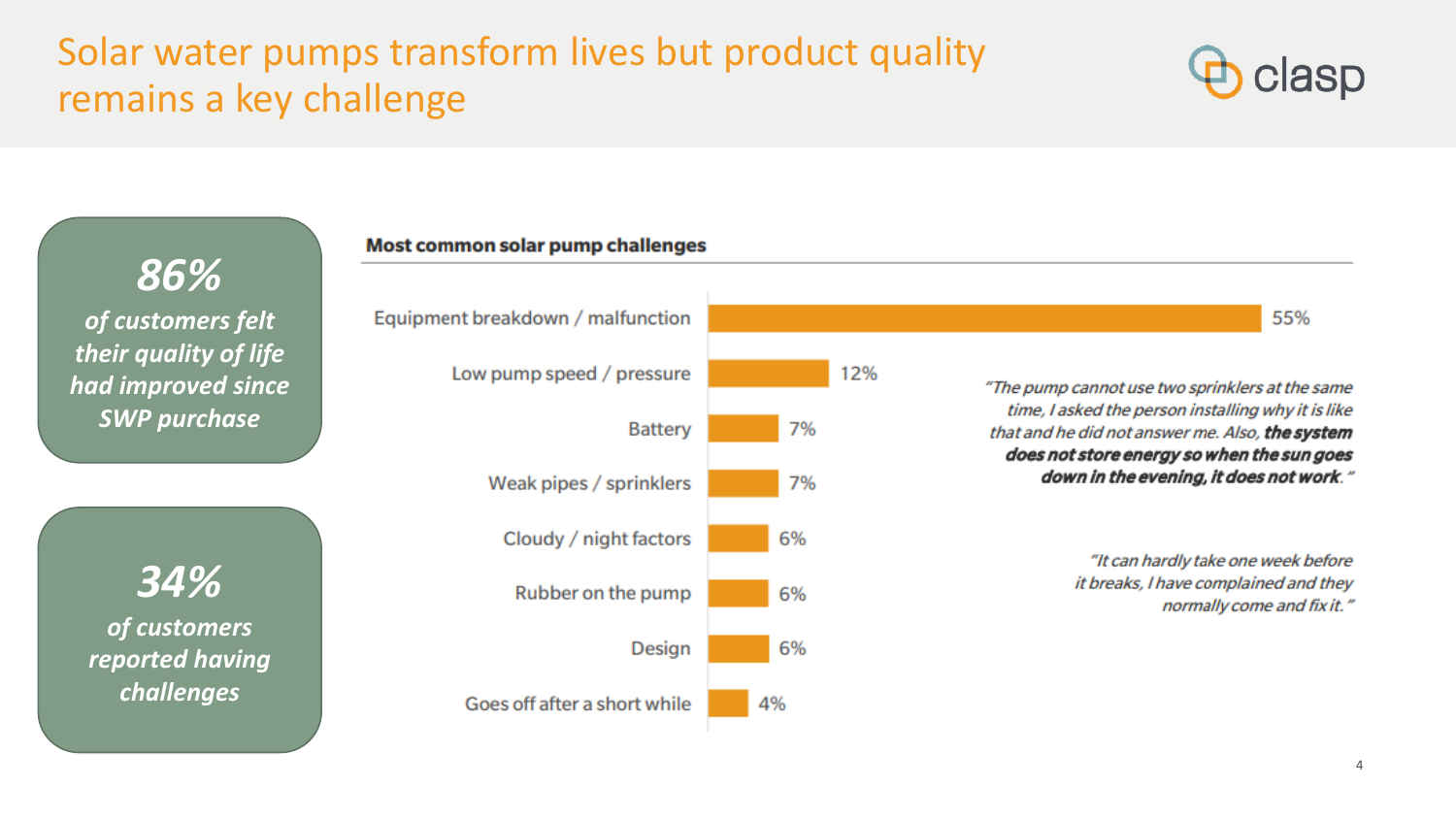### Why quality assurance for SWPs





VeraSol is an evolved quality assurance program that builds upon the rich history of Lighting Global Quality Assurance.



### **With a quality assurance framework…**



Make it possible to identify good-quality products that will meet consumers' needs



De-risk investment and purchasing decisions



Support healthy market growth



Avoid market spoilage



Protect consumers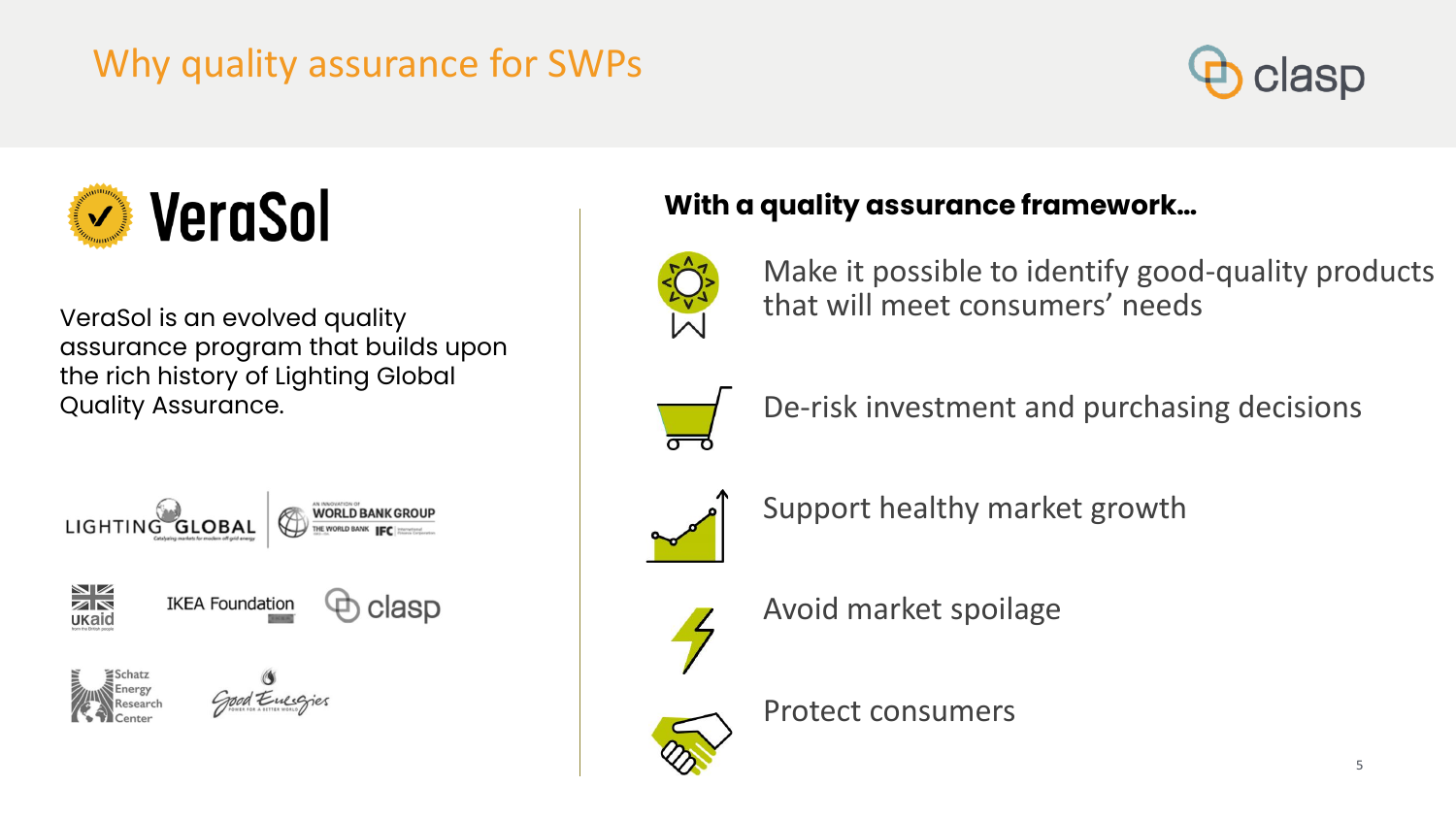### Progress towards a QA framework for SWPs



#### **CERTIFICATION**

05

 $0<sub>4</sub>$ 

03

 $0<sub>2</sub>$ 

 $0<sub>1</sub>$ 

Evaluate and confirm product meet quality standards

#### **QUALITY STANDARDS**

Determine and set baseline level of product quality

#### **TESTING & DATA**

Generate product performance and quality data to inform actions

#### **TEST LAB CAPACITY**

Identify testing partners to provide testing services

#### **TEST METHODS**

Define how product quality and performance is measured





### **GLOBAL LEAP** AWARDS

#### **In Progress**

### **What we have achieved so far**

**VeraSol** 

#### **VeraSol Product Database & Field Testing**

**42** unique SWPs tested and listed on the VeraSol database & Currently testing **100 SWPs** in Kenya, Tanzania, Senegal

#### **Testing & Training** Conducting SWP testing and provide technical training to build local testing capacity

#### **Global LEAP SWP Test Method**

Defining the testing procedures for measuring pump energy consumption, performance, and quality.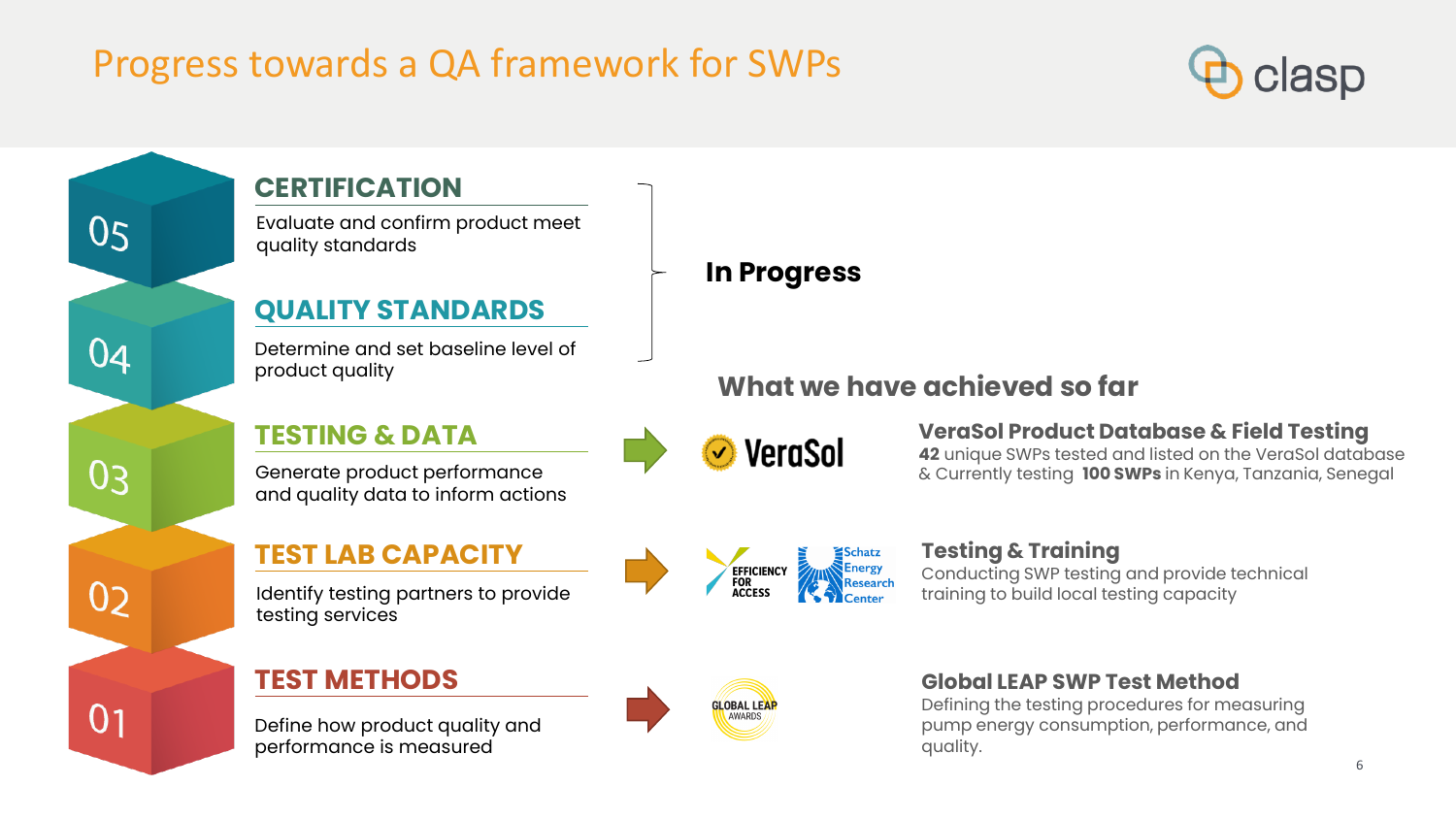### Identify high-quality SWPs



#### **[VeraSol Product Database](https://data.verasol.org/)**



#### **[Global LEAP Awards](https://storage.googleapis.com/e4a-website-assets/2019-Global-LEAP-SWP-Buyers-Guide_final.pdf) [2019 Buyers Guide for SWPs](https://storage.googleapis.com/e4a-website-assets/2019-Global-LEAP-SWP-Buyers-Guide_final.pdf)**







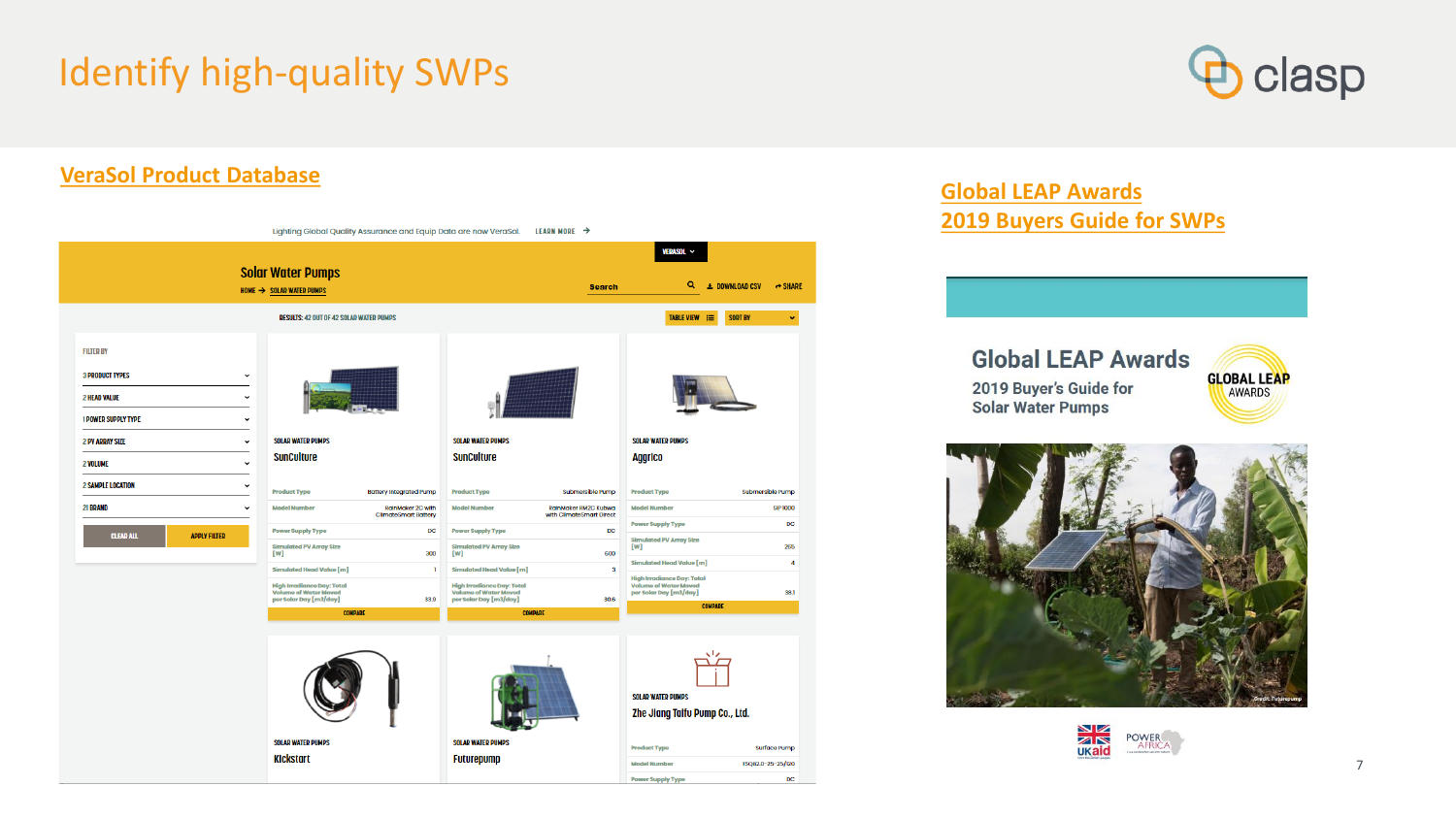## Recent Research



- [Solar Water Pump Durability Research Memo](https://efficiencyforaccess.org/publications/solar-water-pump-durability-research-memo)
- [Tanzania Market Snapshot: Horticulture Value Chains](https://efficiencyforaccess.org/publications/tanzania-market-snapshot-horticulture-value-chains-and-potential-for-solar-water-pump-technology)  and Potential for Solar Water Pump Technology
- [Use and Benefits of Solar Water Pumps](https://efficiencyforaccess.org/publications/use-and-benefits-of-solar-water-pumps)
- [Solar Water Pumping: Global Market Development](https://efficiencyforaccess.org/publications/solar-water-pumping-global-market-development-roundtable-workshop-report-may-2018) Roundtable Workshop Report May 2018
- [Solar Water Pump Outlook 2019: Global Trends and](https://efficiencyforaccess.org/publications/solar-water-pump-outlook-2019-global-trends-and-market-opportunities)  Market Opportunities
- [The 2019 Global LEAP Awards Solar Water Pump](https://efficiencyforaccess.org/publications/2019-global-leap-awards-buyers-guide-for-solar-water-pumps)  Buyer's Guide
- [Global LEAP Solar Water Pump Test Method](https://efficiencyforaccess.org/publications/global-leap-solar-water-pump-test-method)
- [Solar Water Pump Technology Roadmap](https://efficiencyforaccess.org/publications/solar-water-pump-technology-roadmap)

For more publications on solar irrigation and other off-grid technologies, visit the [Efficiency for Access Publications](https://efficiencyforaccess.org/publications/using-technology-to-build-affordable-business-intelligence-for-the-solar-water-pump-market)